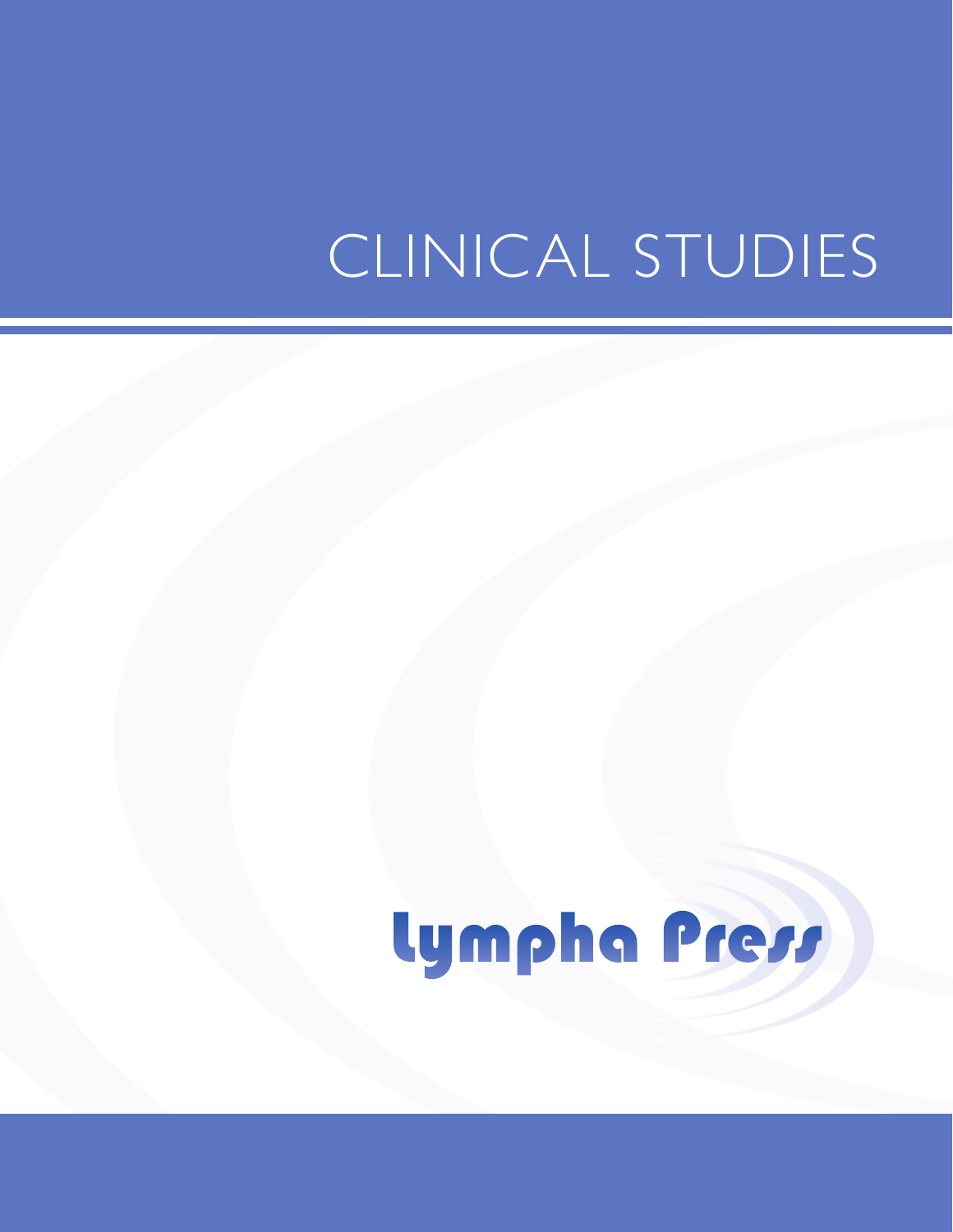This randomized trial compared Lympha Press® to MLD performed in-clinic. Lympha Press® and MLD were equally effective at reducing swelling. (Study funded by research grants from the Cancer Foundation of Sweden)

## *A randomized study comparing manual lymph drainage with sequential pneumatic compression for treatment of postoperative arm lymphedema.*

PUBLICATION: K. Johansson, E. Lie, C. Ekdahl, J. Lindfelt. Department of Physical Therapy and Department of Surgery, University Hospital, Lund, Sweden. *,* (1998) *Lymphology, 31*, 56-64.

#### STUDY SIZE: 28 patients

Manual lymph drainage (MLD) was compared with Lympha Press® for treatment of unilateral arm lymphedema in 28 women previously treated for breast cancer. Following two weeks of therapy with a standard compression sleeve with maintenance of steady arm volume, patients were randomly assigned to either of two treatment regimens (MLD performed according to Vodder technique for 45 min/day, and Lympha Press® with a pressure of 40-60 mmHg for two hours/day). Both treatments were carried out for two weeks.

#### RESULTS: MLD and Lympha Press® each significantly decreased arm volume but no significant difference was detected between the two treatment methods.

## Lympha Press® Combined With In-Clinic Manual Lymph Drainage

Patients with severe lymphedema and shoulder pain were treated with Lympha Press<sup>®</sup> and in-clinic MLD. Treatment decreased arm volume by an average of 170 ml, improved arm mobility and dramatically reduced pain.

## *Severe lymphedema of the arm as a potential cause of shoulder trauma.*

#### PUBLICATION: R. Avrahami, E. Gabbay, B. Bsharah, M. Haddad, A. Koren, J. Dahn, A. Zelikovski. (2004) *Lymphology, 37*, 202-205.

STUDY SIZE: 10 patients

This study assessed the role of lymphatic physical therapy in reducing disabling shoulder pain in patients with lymphedema of the shoulder. Ten women with arm lymphedema after surgery for breast cancer were examined. All had shoulder pain. Five patients had a tear in the supraspinatus muscle and five had chronic bursitis. Treatment consisted of manual lymph drainage and pneumatic compression with Lympha Press®.

RESULTS: The combined treatment reduced arm volume by an average of 170 ml, with improvement of arm mobility and a drastic reduction in shoulder pain. Lymphedema of the arm can cause severe shoulder trauma, pain and disability. Proper treatment can reduce these effects. Patients should be referred for early treatment and follow-up to avoid permanent damage to the shoulder muscles.

Adding Lympha Press® advanced pneumatic compression to an abbreviated in-clinic MLD session provided the same treatment results as a longer session devoted exclusively to manual therapy.

## *Intermittent pneumatic compression acts synergistically with manual lymphatic drainage in complex decongestive physiotherapy for breast cancer treatment-related lymphedema.*

PUBLICATION: G. Szolnoky, B. Lakatos, T. Keskeny, E. Varga, M. Varga, A. Dobozy, L. Kemény. (2009) *Lymphology, 42,* 188-194.

#### STUDY SIZE: 27 patients

This study investigated whether the combination of Lympha Press® with manual lymph drainage (MLD) could improve complete decongestive physiotherapy (CDT) treatment outcomes in women with secondary lymphedema after breast cancer treatment. A randomized study was undertaken with 13 subjects receiving MLD (60 min) and 14 receiving MLD (30 min) plus Lympha Press® (30 min) followed by standardized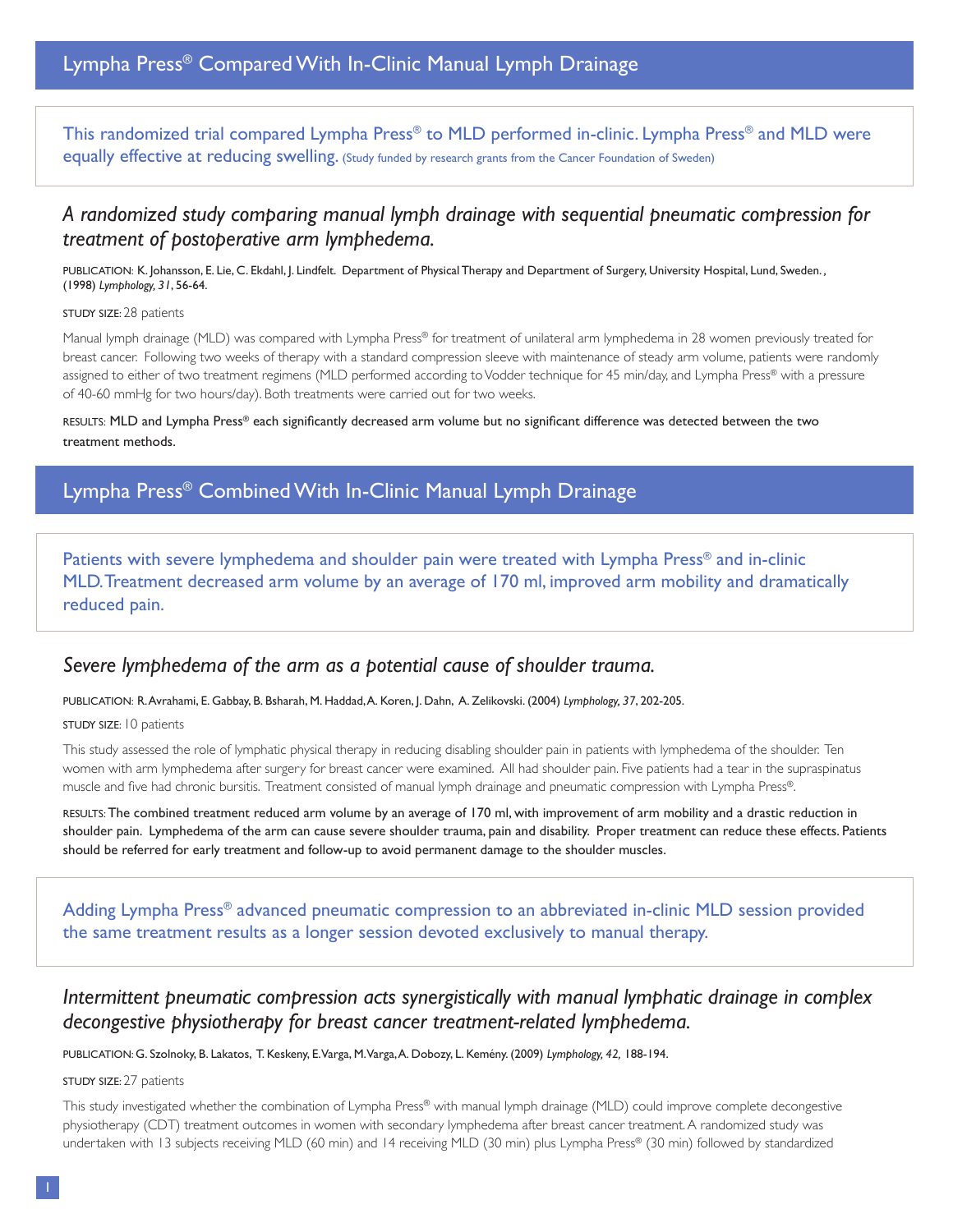components of CDT including multilayered compression bandaging, physical exercise, and skin care 10 times in a two-week-period. Efficacy of treatment was evaluated by limb volume reduction and a subjective symptom questionnaire at the end of the treatment, and one and two months after beginning treatment. The two groups had similar demographic and clinical characteristics. Although a significant decrease in the subjective symptom survey was found for both groups compared to baseline, no significant difference between the groups was found at any time point.

RESULTS:The application of Lympha Press® with MLD provides a synergistic enhancement of the effect of CDT in arm volume reduction.

## Lympha Press® Combined With In-Clinic Manual Lymph Drainage, Bandaging, And Exercise

This case report describes in-clinic reduction of massive lower extremity lymphedema resulting in a total weight loss of 179 lbs.

## *Treatment of monstrous elephantiasis.*

PUBLICATION: F-J Schingale, (1999) *Lymphlogie in Forschung und Praxis*, Special edition.

#### STUDY SIZE: Case report

Inpatient treatment of a young primary lymphedema patient is described. Patient was bedridden for years due to massive swelling of her legs. Therapy was performed with manual lymph drainage, bandaging, Lympha Press®, and guided exercise in the Lympho-Opt Klinik in Germany. Patient was discharged after six months with a reduction of 81.2 kg (179 lbs).

RESULTS: Combination therapy with MLD and Lympha Press® is effective in treating an extreme case of lymphedema.

## Lympha Press® And Protein Uptake

This imaging study demonstrated that Lympha Press® treatment increases lymph transport and protein uptake in the affected extremities.

## *Experimental studies on the efficacy of pressure wave massage (Lymphapress) in lymphedema.*

#### PUBLICATION: H. Partsch, A. Mostbeck, G. Leitner. (1981) *Z. Lymphology,* 5(1), 35-9.

Isotopic lymphography was performed on several patients before and after treatment with Lympha Press®. Labeled albumen was also injected to determine speed and extent of protein transport. Limb volume was measured before and after treatment. There was a significant volume reduction. The Lympha Press® was tested against the Jobst single cell pump, and the tracer was transported much more rapidly than with the single cell pump, peaking at five minutes of treatment. Tissue albumen was reduced. The water component of the edema was reduced more rapidly.

RESULTS: Lympha Press® sequential pneumatic compression treatment improves lymph transport and removes proteins. Compression garments should be worn in between treatments.

In this study, treatment with intermittent pneumatic compression (IPC) facilitated radiocolloid transport to the proximal portion of the limb and in the lymphatics, and propelled tracer from the injection site to the lymphatics.

## *Factorial analysis in radionuclide lymphography: assessment of the effects of sequential pneumatic compression.*

AUTHORS: F. Baulieu, JL. Baulieu, L. Vaillant, V. Secchi, J. Barsotti. (1989) *Lymphology,* 22(4), 178-185.

STUDY SIZE: 12 patients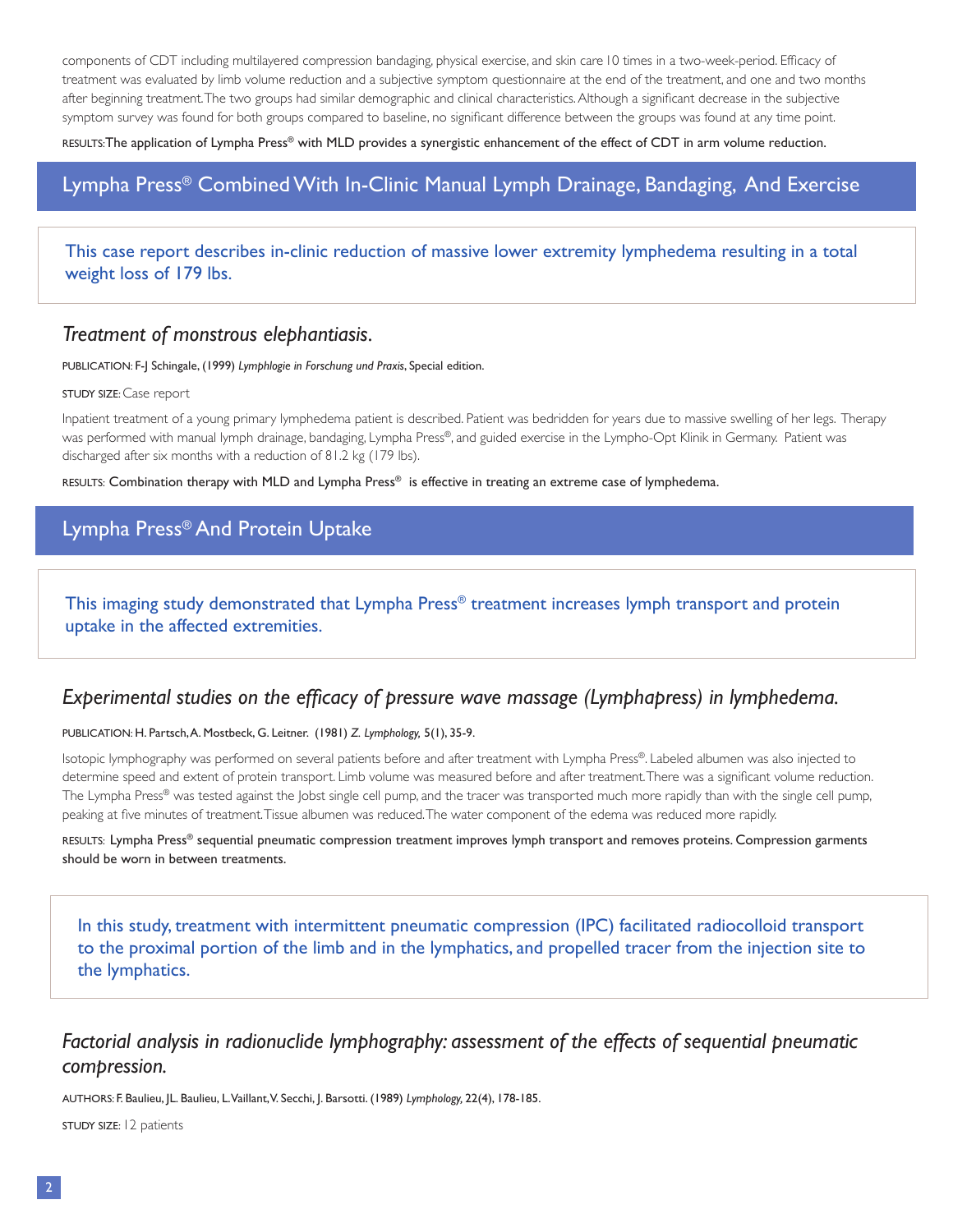The effects of intermittent pneumatic compression (IPC) in 12 patients with lower or upper limb lymphedema were studied using a computer-based technique (factorial analysis) of dynamic lymphoscintigraphy. After subcutaneous injection of radiocolloid into the first interdigital web space of the arm or leg, scintigraphic recordings consisted of 40 consecutive one-minute frames of both lower extremities or an edematous upper extremity. Pneumatic compression by Euroduc (six patients) or by Lympha Press® (six patients) was applied during the final 20 minutes of the recording. A three factors factorial analysis (FA) was performed successively for each extremity. FA allowed "uncontaminated" curves to be displayed distinct from neighboring structures and corresponded to dynamic tracer activity in the interstitium, at the injection site and within lymphatic vessels. Based on the results of lymphatic vascular factorial analysis, a beneficial effect of IPC was detected in 18 of 22 limbs examined. FA processing suggested that IPC facilitated radiocolloid transport in the proximal portion of the limb and also propelled the tracer from the injection site toward the lymphatics.

## Inpatient Reduction With Lympha Press®

In this study, patients obtained safe and rapid reduction averaging 45% loss in circumference. Follow up at three and six months showed that patients who were compliant with compression garments maintained 50% or more of their reduction.

## *Sequential pneumatic compression for lymphedema: a controlled trial.*

#### PUBLICATION: Richmand DM, O'Donnell TF Jr, Zelikovski A. (1985) *Arch Surg,* Oct, 120(10), 1116-1119.

#### STUDY SIZE: 25 patients

A prospective study of seven patients with upper extremity and 18 patients with lower extremity lymphedema was performed. Treatment was applied for 24 hours in an inpatient setting. All extremities showed a decrease in circumferential measurements. Lower extremity leg volume was reduced by 45%. No elevation in serum muscle enzyme levels was noted. The Lympha Press® reduced lymphedema rapidly and safely. Follow up at three to six months after treatment showed that patients who were compliant with use of static compression garments maintained retention of 50% or more of their reduction.

## This study in a group of 49 patients showed that treatment of lymphedema with Lympha Press® and compression stockings was associated with long-term maintenance of reduced limb girth in 90% of patients.

## *Long-term results of compression treatment for lymphedema.*

#### PUBLICATION: C.J. Pappas, MD, and T.F. O'Donnell Jr., MD, FACS. (1992) *Journal of Vascular Surgery,* 16, 555-564.

#### STUDY SIZE: 49 patients

The long-term courses of 49 patients managed by one surgeon were reviewed to assess the long-term effects of a program entailing (1) sequential external pneumatic compression (SEP), (2) elastic compression stockings to maintain the post-SEP girth, and (3) daily skin care. Limb girths measured at nine levels on the limb were obtained serially in follow-up visits (mean: 25 months) by an independent observer to provide an objective response to therapy. The relative reduction was determined by the difference between the pretreatment, postacute treatment, and long-term treatment girths. In long-term follow-up, 26 of the patients maintained a full response (reduction at >3 levels), whereas 10 maintained a partial response (reduction at <=3 levels). At late follow-up, calf and ankle girths were reduced by an absolute value of 5.37 +- 1.01, and 4.63 +- 0.88 cm in the full-response group and 5.43 +- 1.58 and 3.98 +- 1.18 cm in the partial response group over pretreatment measurements. The degree of subcutaneous fibrosis in relationship to the duration of the edema appeared to influence results greatly. The treatment of lymphedema with SEP and compression stockings is associated with long-term maintenance of reduced limb girth in 90% of patients.

## Pneumatic Compression For Self-Management At Home

This survey found that 100% of patients using pneumatic compression in the home rated pneumatic compression more effective than self-applied MLD, bandaging, elastic/rigid and quilted compression.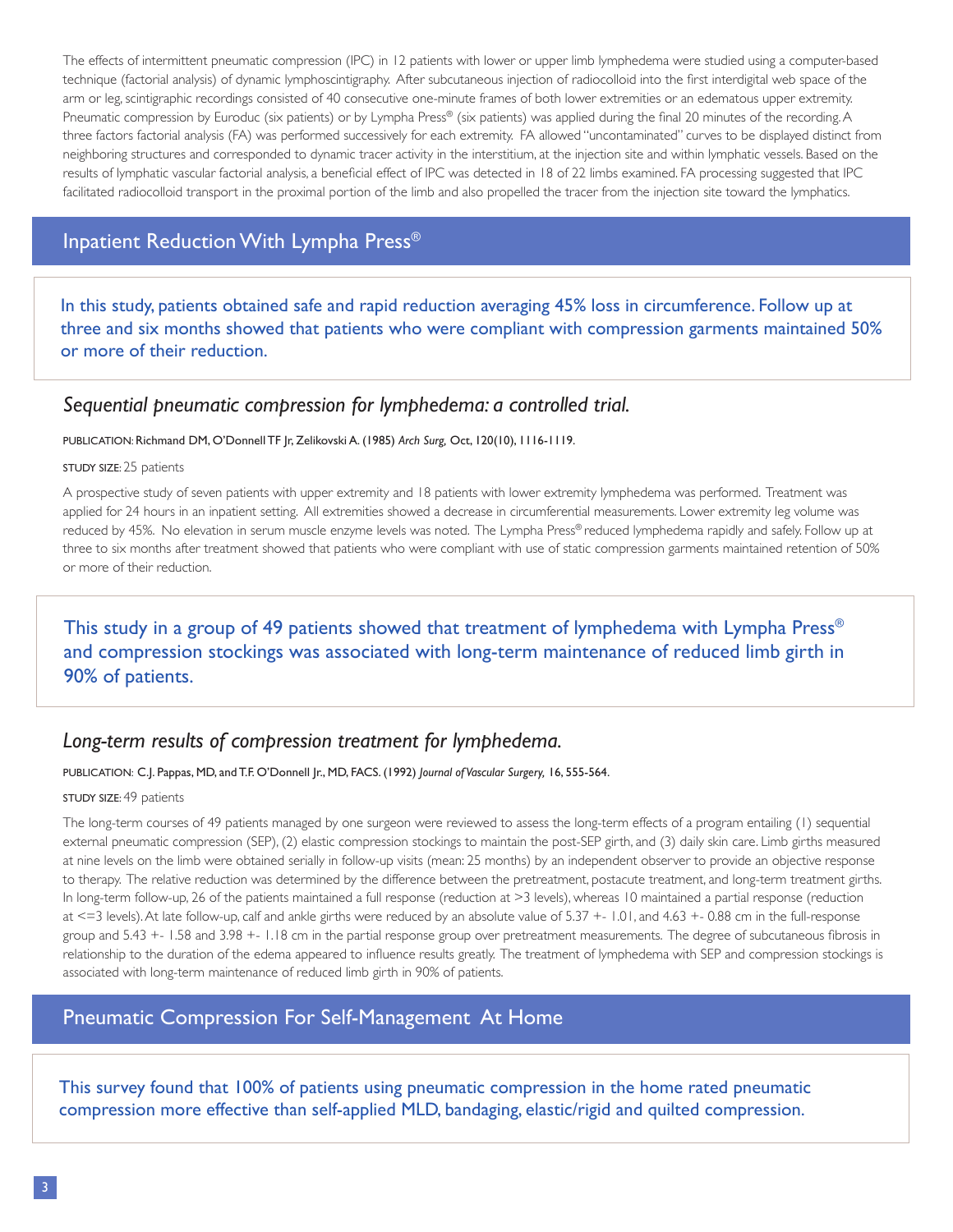## *Practical lymphedema self-management: An assessment of patient satisfaction and perceived effectiveness of treatment modalities.*

#### PUBLICATION: K. Ashforth, J. Cosentino. (2012) *Lymphology,* 45 (Suppl), 367-370.

STUDY SIZE: 30 patients

The purpose of this study was to examine preference for, and compliance with home treatment modalities for individuals living with lymphedema. Thirty people with lymphedema resulting from cancer with surgery and lymph node excision were surveyed for satisfaction and compliance with their home care regimen. All had received treatment with compression, skin care, elevation, exercise and training in self-performance of manual lymphatic drainage (MLD). Those surveyed carried out individualized home programs which included self-MLD, bandaging, elastic, quilted and rigid compression garments, and use of an intermittent pneumatic compression pump (IPC). Those who had access to all modalities (based on insurance coverage) rated pneumatic compression most effective (100%) followed by quilted compression (72.7%) and MLD and elastic compression (each 63.6%).

## This review article summarizes the uses, recommendations and benefits of pneumatic compression therapy at home.

#### PROPER PRESSURE: Transitioning lymphedema patients to home care with pneumatic compression.

#### PUBLICATION: K. Ashforth, (2012) *Advance for Physical Therapy and Rehab Medicine,* 23(15), 19-21.

This article describes the application and use of Lympha Press® pneumatic compression for home care, including types of systems, criteria for selection, insurance coverage issues, contraindications and choice of pressure. If edema is limited to the extremities, an extremity-only appliance is usually sufficient and has the advantage of being lower profile and easier to comply with. However, if the lymphatic system in the trunk is damaged, it needs treatment as well. Appliances have been developed to treat the trunk and torso. Pneumatic compression can be particularly effective for patients who have widespread edema or have limited range of motion, strength and endurance. Patients using pneumatic compression at home have high compliance and satisfaction levels.

RESULTS: As an adjunctive treatment for appropriate patients, pneumatic compression is an effective tool for achieving decongestion in both the acute and maintenance phases of treatment. Its high degree of patient acceptance, as well as availability, make it a valuable treatment option.

## This clinical report describes successful home therapy with Lympha Press® pneumatic compression, exercise, compression and education, maintaining a 2-year circumferential reduction of 23%.

## *Home therapy for lymphedema*

#### PUBLICATION: A. McLeod, (1989) *Home Health Care*, Summer, 18-19.

A description of a home lymphedema treatment program for children, as applied by the Hospital for Sick Children in Canada. Lympha Press® pneumatic compression treatment was applied at home after an in-patient assessment. Lympha Press® treatment was provided according to an individualized routine, with the limb in elevation, use of a recommended compression garment, specific exercise, education, skin hygiene and infection prevention. All components of the home program must be followed if the benefit is to be maximized. Six of nine patients were followed for two years and showed a positive response to the full regime, with a mean decrease in involved limb circumference of 23%. Pneumatic compression treatment as an adjunct to a conservative home program offers a much needed advancement to the medical management of lymphedema.

## Lympha Press® and Lympha Pants<sup>™</sup> Used With Complete Decongestive Therapy For Lipedema

In this study, treatment with MLD, compression therapy and Lympha Press<sup>®</sup> with Lympha Pants<sup>™</sup> reduced leg volume, capillary fragility and pain associated with lipedema.

#### *Lymphedema treatment decreases pain intensity in lipedema.*

PUBLICATION: G. Szolnoky, E. Varga, M. Varga, M. Tuczai, E. Dósa-Rácz, L. Kemény. (2011) *Lymphology,* Dec;44(4), 178-82.

STUDY SIZE: 38 patients